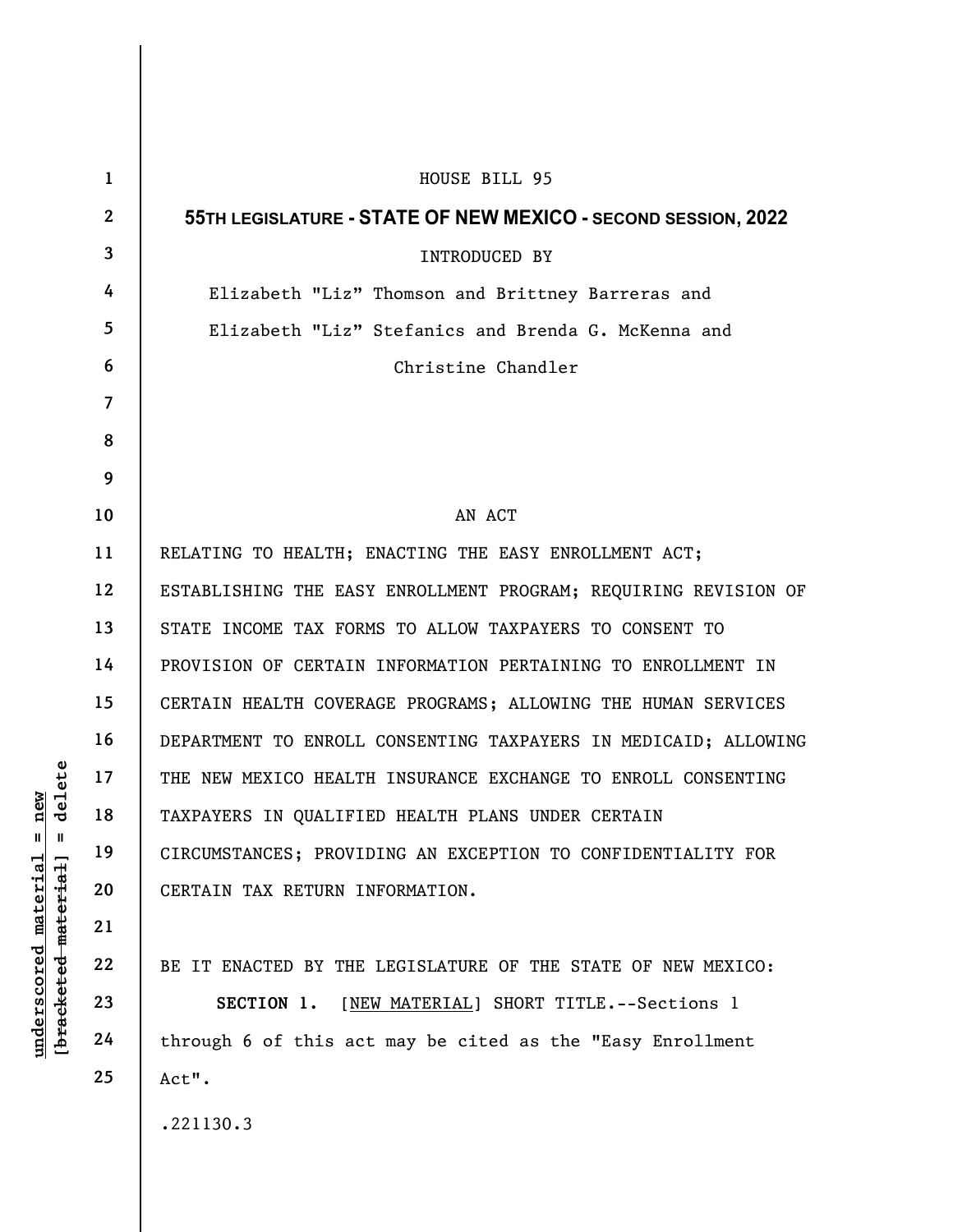1 2 SECTION 2. [NEW MATERIAL] DEFINITIONS. -- As used in the Easy Enrollment Act:

3 4 A. "department" means the human services department;

5 6 B. "exchange" means the New Mexico health insurance exchange;

8 9 10 12 13 C. "health coverage program" means medicaid, health care coverage available through the federal children's health insurance program, a qualified health plan available through the exchange pursuant to the New Mexico Health Insurance Exchange Act or a health plan available through the New Mexico medical insurance pool pursuant to the Medical Insurance Pool Act;

underscored material = new [bracketed material] = delete D. "insurance-relevant information" means information pertaining to the insurance enrollment status of a taxpayer or members of a taxpayer's household and that is derived or obtained from the taxpayer's state income tax return; provided that information is limited to that information necessary to assess the eligibility of the taxpayer or members of the taxpayer's household for health coverage programs and includes:

(1) adjusted gross income and other types of reported income used to assess eligibility for health coverage programs;

 $- 2 -$ 

(2) household size;

.221130.3

7

11

14

15

16

17

18

19

20

21

22

23

24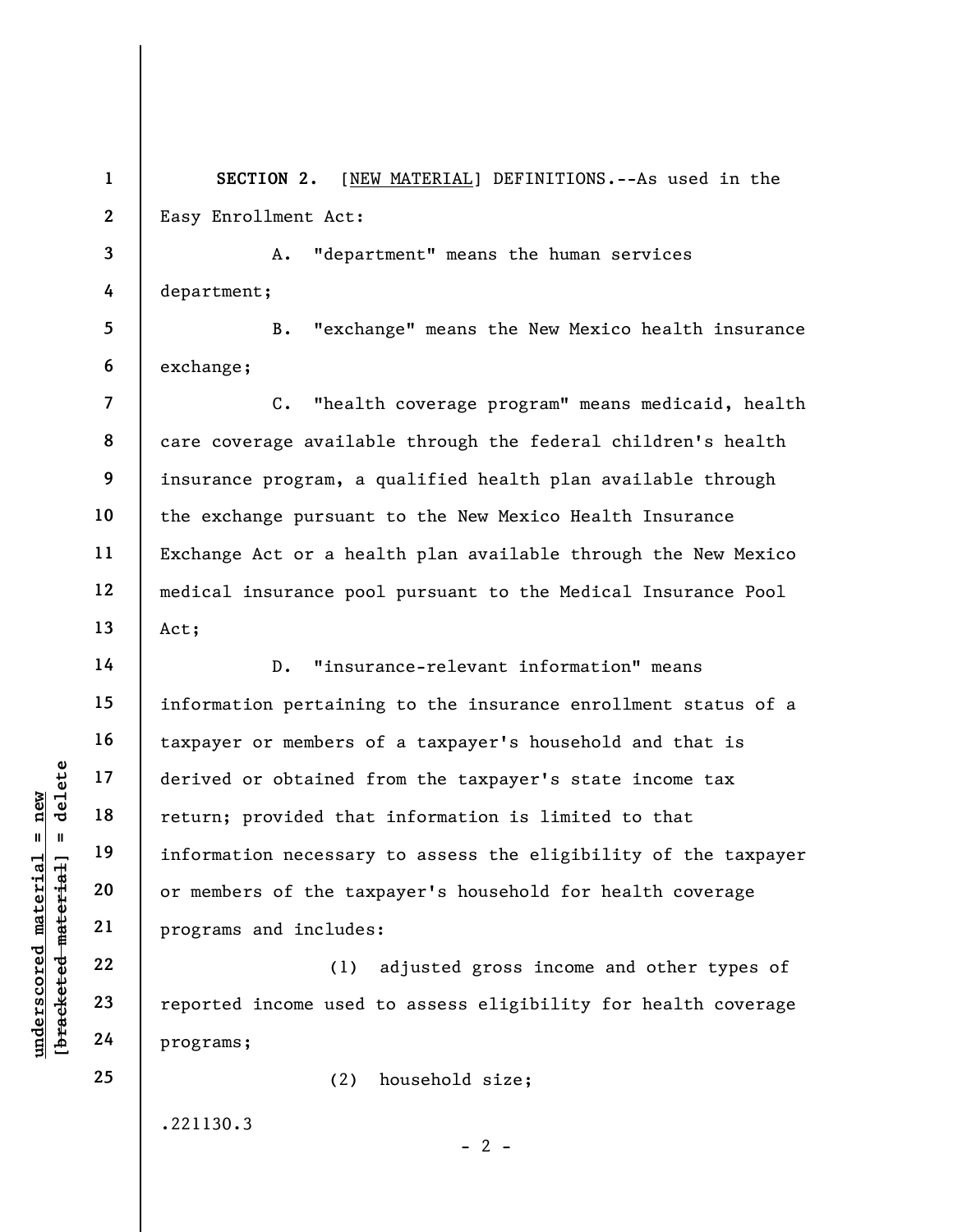UN EXTABLISHMENT--PURPOS<br>
UN ESTABLISHMENT--PURPOS<br>
UN ESTABLISHMENT--PURPOS<br>
21<br>
UN ESTABLISHMENT--PURPOS<br>
22<br>
ENTABLISHMENT--PURPOS<br>
22<br>
ENTABLISHMENT--PURPOS<br>
24<br>
ENTABLISHMENT--PURPOS<br>
24<br>
TENTALLISHMENT--PURPOS<br>
A. fa 1 2 3 4 5 6 7 8 9 10 11 12 13 14 15 16 17 18 19 20 21 22 23 24 25 (3) claimed dependents; and (4) contact information and identifying information necessary to assess health coverage program eligibility and used to match against relevant third-party data sources; E. "medicaid" means the joint federal-state health coverage program pursuant to Title 19 or Title 21 of the federal Social Security Act, as amended, and the rules promulgated pursuant to that act; F. "qualified health plan" means a health plan that has in effect a certification from the superintendent of insurance that meets the standards set forth in applicable federal and state law and rules as well as any additional requirements established by the board of directors of the exchange pursuant to the New Mexico Health Insurance Exchange Act; and G. "taxpayer" means an individual subject to the tax imposed pursuant to the Income Tax Act. SECTION 3. [NEW MATERIAL] EASY ENROLLMENT PROGRAM--ESTABLISHMENT--PURPOSE.--The "easy enrollment program" is established to, in accordance with the provisions of the Easy Enrollment Act: A. facilitate identification of taxpayers and members of the taxpayers' households who are uninsured; B. provide taxpayers with a method to consent to .221130.3

 $-3 -$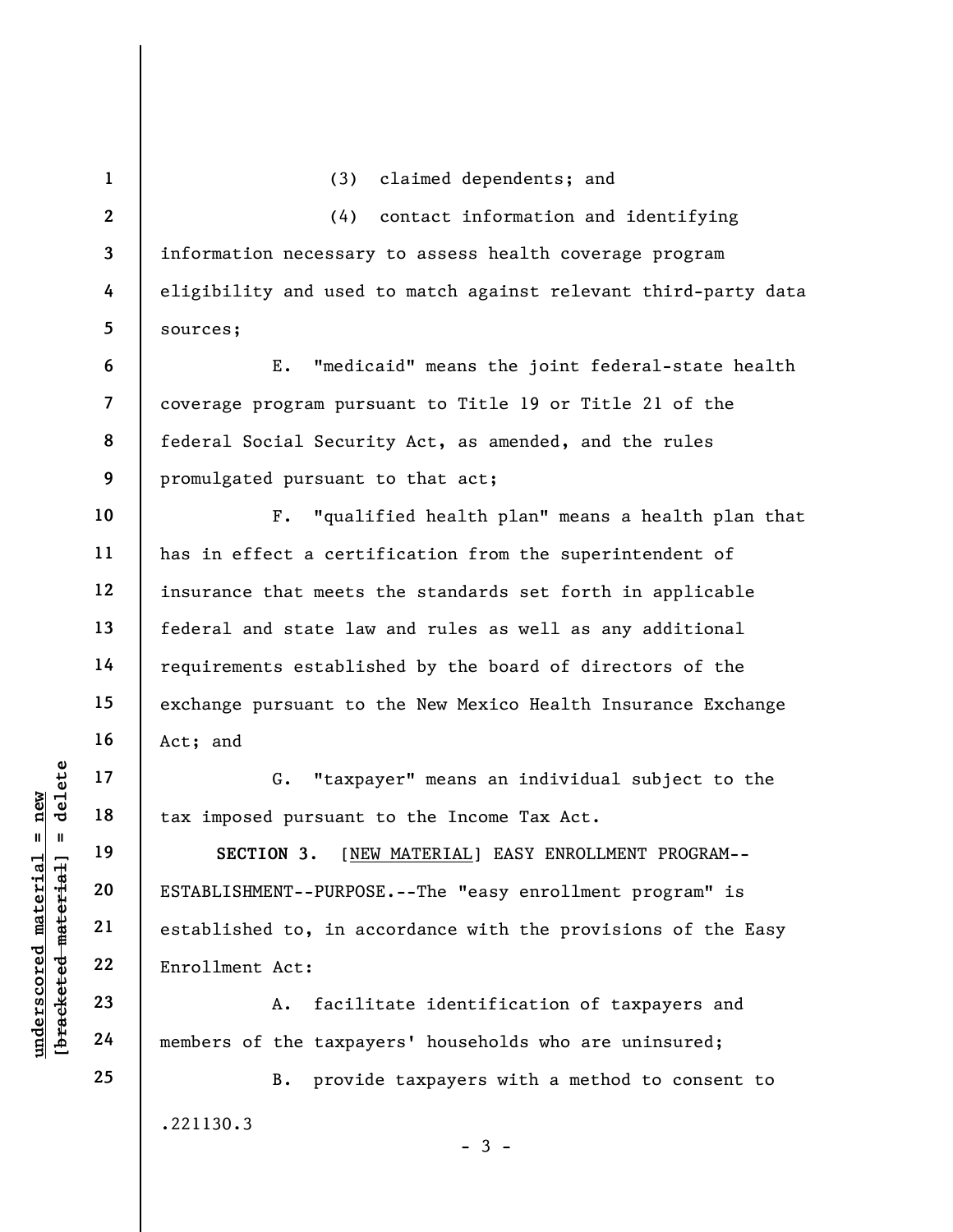under 17<br>
and 18<br>
information; and<br>
information; and<br>
information; and<br>
information; and<br>
by the taxpayer pursu<br>
(3)<br>
22<br>
23<br>
24<br>
in medicaid if: 1) c 1 2 3 4 5 6 7 8 9 10 11 12 13 14 15 16 17 18 19 20 21 22 23 24 25 the taxation and revenue department's provision of insurancerelevant information to the department and the exchange for the purpose of assessing eligibility for health coverage programs; C. provide for notification to taxpayers regarding their eligibility or eligibility of their household members for health coverage programs; and D. facilitate enrollment in health coverage programs. SECTION 4. [NEW MATERIAL] TAXATION AND REVENUE DEPARTMENT DUTIES--INCOME TAX FORM REVISION--TAXPAYER CONSENT.-- A. The state income tax form shall allow a taxpayer to: (1) identify whether the taxpayer or members of the taxpayer's household are uninsured; (2) provide the taxpayer's consent to provide to the department and the exchange: (a) the taxpayer's insurance-relevant information; and (b) information on any consent provided by the taxpayer pursuant to this subsection; (3) provide the taxpayer's consent to enroll: (a) the taxpayer in medicaid; or (b) members of the taxpayer's household in medicaid if: 1) coverage by medicaid is available to those household members; and 2) the taxpayer has legal authority to .221130.3 - 4 -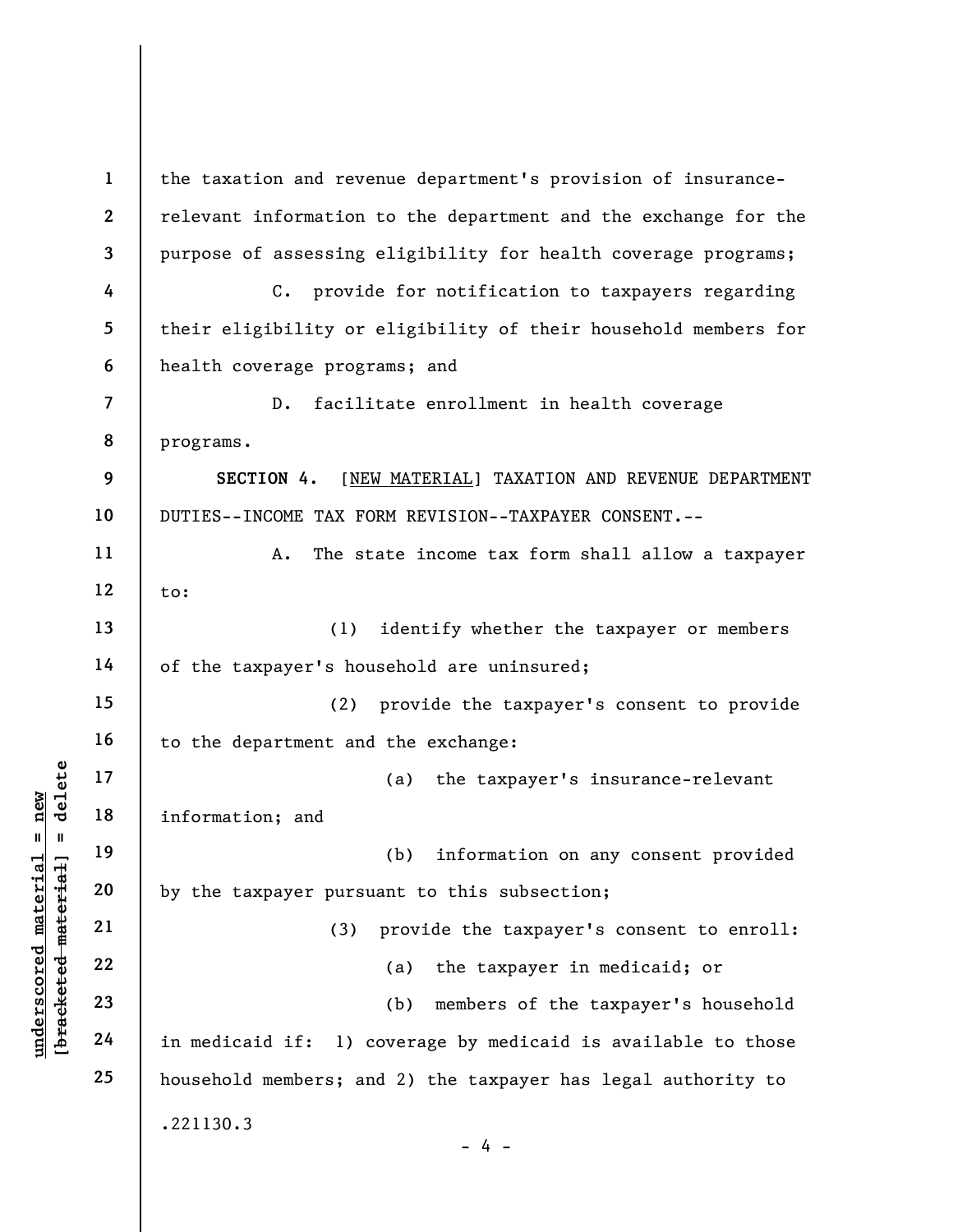underscored material = new [bracketed material] = delete 1 2 3 4 5 6 7 8 9 10 11 12 13 14 15 16 17 18 19 20 21 22 23 24 25 consent to enroll those household members; and (4) provide information on any consent provided by the taxpayer pursuant to this subsection. B. The taxation and revenue department shall forward to the department: (1) the taxpayer's insurance-relevant information if, on the taxpayer's state income tax form, the taxpayer elects to provide the taxpayer's insurance-relevant information to the department and the exchange pursuant to Subsection A of this section; and (2) information on any consent by a taxpayer provided pursuant to this section if the taxpayer agrees to provide information on that consent to the department and the exchange in accordance with this section. SECTION 5. [NEW MATERIAL] HUMAN SERVICES DEPARTMENT DUTIES.-- A. Upon receipt of a taxpayer's insurance-relevant information from the taxation and revenue department, the department shall assess the taxpayer's eligibility or the eligibility of members of the taxpayer's household for health coverage programs. If the required insurance-relevant information is insufficient to assess the eligibility of the taxpayer or of the members of the taxpayer's household for those health coverage programs, the department may request additional information from the taxpayer. .221130.3

 $- 5 -$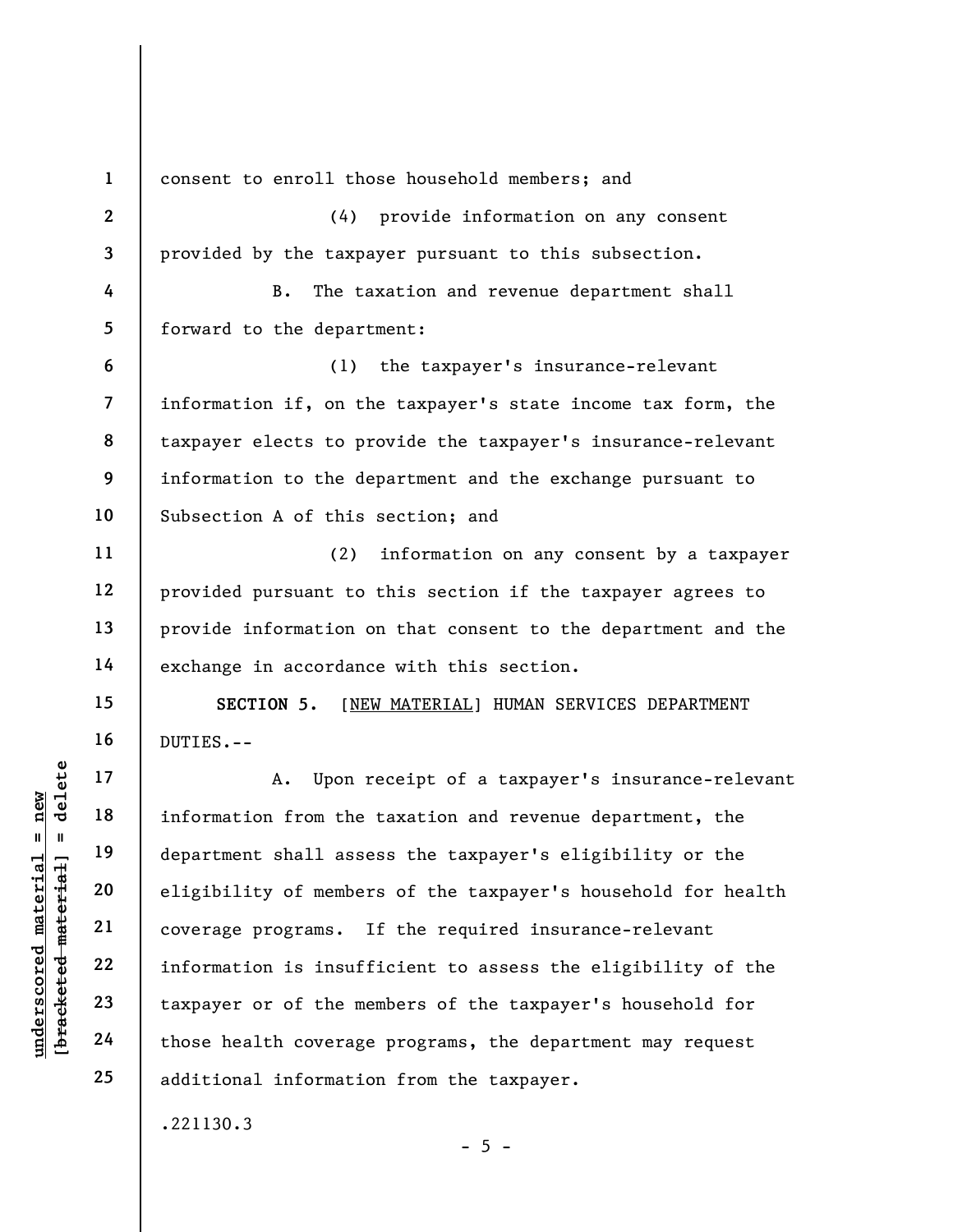UNDER THE MANGE DUTIES.<br>
UNDER THE MANGE DUTIES.<br>
UNDER THE MANGE DUTIES.<br>
UNDER THE MANGE DUTIES.<br>
UNDER THE MANGE DUTIES.<br>
UNDER THE MANGE DUTIES.<br>
UNDER THE MANGE DUTIES.<br>
THE MANGE DUTIES.<br>
UPON THE MANGE DUTIES.<br>
THE 1 2 3 4 5 6 7 8 9 10 11 12 13 14 15 16 17 18 19 20 21 22 23 24 25 B. If the department assesses that a taxpayer or a member of the taxpayer's household is eligible for medicaid, the department shall contact the taxpayer and provide the taxpayer with information on: (1) health coverage programs available to the taxpayer or member of the taxpayer's household; and (2) specific enrollment instructions and information on enrollment assistance. C. If the information transferred to the department is sufficient to complete an eligibility determination and the taxpayer has consented to being enrolled in medicaid, the department may enroll the taxpayer in medicaid. D. The department shall refer taxpayers or members of the taxpayer's household to the exchange if the department assesses that a taxpayer or a member of the taxpayer's household may be eligible for a qualified health plan available through the exchange pursuant to the New Mexico Health Insurance Exchange Act. The department may share insurancerelevant information provided by the taxation and revenue department for the purpose of assisting a taxpayer with enrollment in a qualified health plan. SECTION 6. [NEW MATERIAL] NEW MEXICO HEALTH INSURANCE EXCHANGE DUTIES.-- A. Upon receipt of a taxpayer's insurance-relevant information from the department, the exchange shall assess the

.221130.3

 $- 6 -$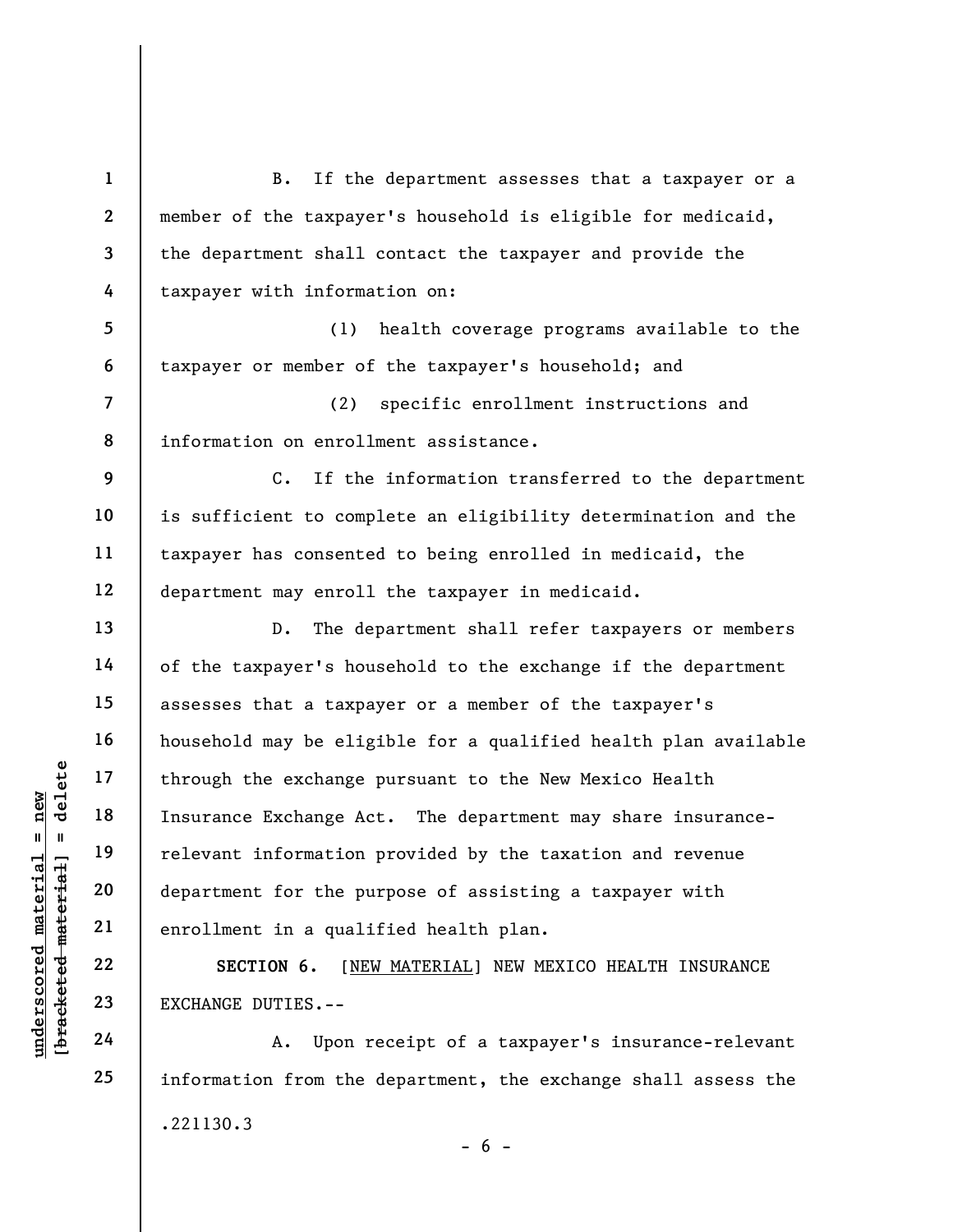1 2 3 4 5 6 7 taxpayer's eligibility or the eligibility of members of the taxpayer's household for qualified health plans and financial assistance. If the required insurance-relevant information is insufficient to assess the eligibility of the taxpayer or the eligibility of the members of the taxpayer's household for those health coverage programs, the exchange may request additional information from the taxpayer.

9 12 B. If the exchange assesses that a taxpayer or a member of the taxpayer's household is eligible for a qualified health plan available through the exchange pursuant to the New Mexico Health Insurance Exchange Act, the exchange shall provide the taxpayer with information on:

(1) qualified health plans available to the taxpayer or members of the taxpayer's household through the exchange;

(2) specific enrollment instructions for each of those qualified health plans available to the taxpayer or members of the taxpayer's household; and

(3) the federal premium assistance credit provided pursuant to 26 U.S.C. 36B.

underscore of those qualified he<br>  $\begin{array}{c|c|c|c} \hline \text{u} & \text{u} & \text{u} & \text{u} \\ \hline \text{u} & \text{u} & \text{u} & \text{u} \\ \hline \text{u} & \text{u} & \text{u} & \text{u} \\ \hline \text{u} & \text{u} & \text{u} & \text{u} \\ \hline \text{u} & \text{u} & \text{u} & \text{u} \\ \hline \text{u} & \text{u} & \text{u} & \text{u} \\ \hline \text{u} & \text{$ C. If a taxpayer informs the exchange that the taxpayer is interested in enrolling in a qualified health plan for which the taxpayer or a member of the taxpayer's household is eligible, the exchange shall provide the taxpayer with a special enrollment period pursuant to the provisions of Section .221130.3

- 7 -

8

10

11

13

14

15

16

17

18

19

20

21

22

23

24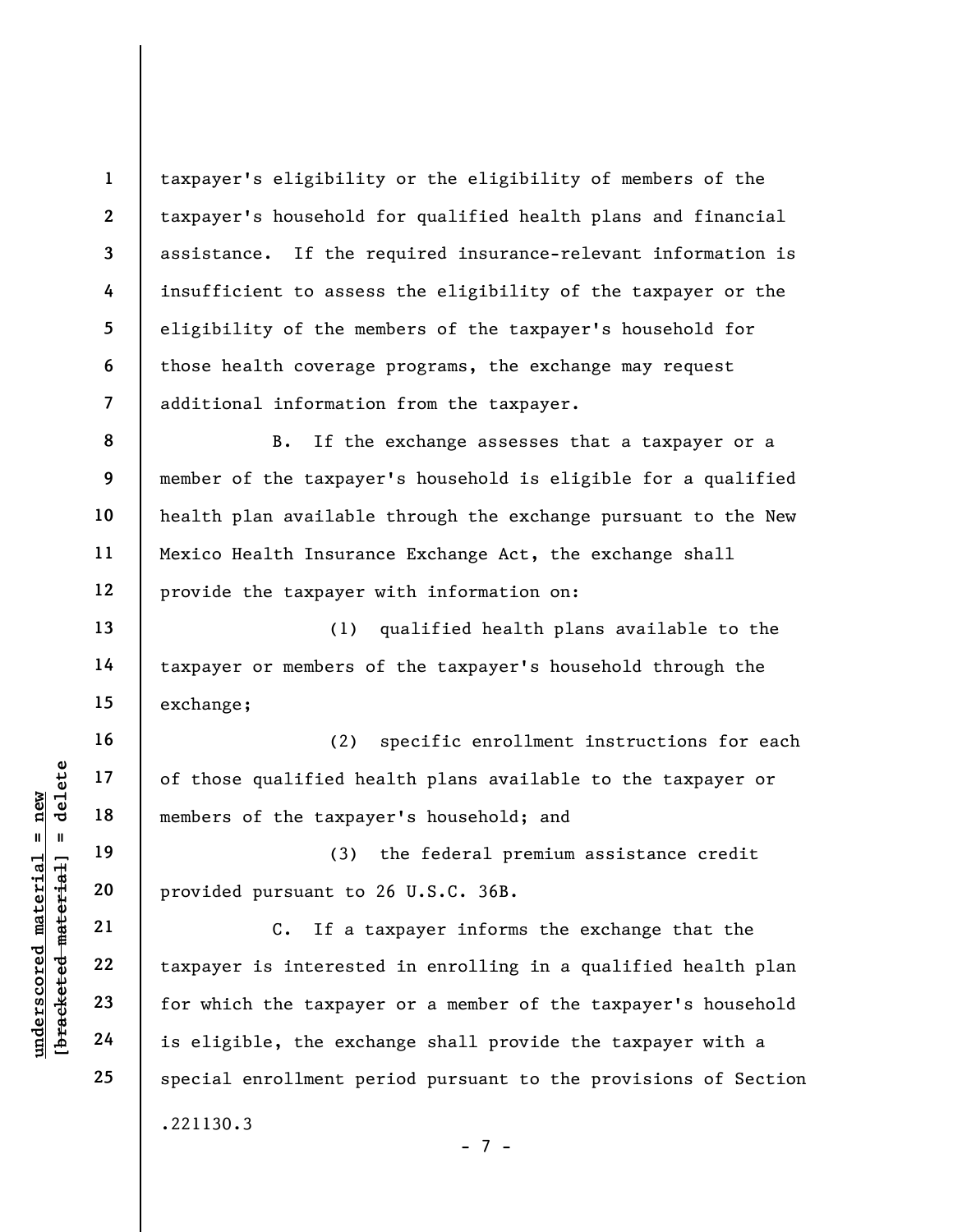1

11

12

13

14

15

16

17

18

19

20

21

22

23

24

25

59A-23F-6.1 NMSA 1978.

2 3 4 5 6 7 D. The exchange may enroll a taxpayer or a member of the taxpayer's household in a qualified health plan for which that person is eligible and for which that person would not be charged a premium; provided that the required consent under the required legal authority is made pursuant to Section 4 of the Easy Enrollment Act.

8 9 10 E. When, pursuant to this section, a taxpayer enrolls or is enrolled in a qualified health plan available through the exchange, the exchange shall:

(1) ensure that coverage begins within the time period required by law; and

(2) provide the taxpayer with at least an annual reminder of the need for the taxpayer to notify the exchange of any change in household circumstances applicable to health care coverage of the taxpayer or the taxpayer's household member.

understand material expanses.<br>
We are the taxpayer of the taxpayer of the taxpayer of the taxpayer of the taxpayer of the taxpayer corrections and the material of the Medic inform the taxpayer to the Medic inform the taxpa F. If the exchange assesses that a taxpayer or a member of the taxpayer's household may be eligible for a health plan available through the New Mexico medical insurance pool pursuant to the Medical Insurance Pool Act, the exchange shall inform the taxpayer of that potential eligibility and refer the taxpayer to the New Mexico medical insurance pool for enrollment purposes.

> SECTION 7. Section 7-1-8.8 NMSA 1978 (being Laws 2019, .221130.3

> > - 8 -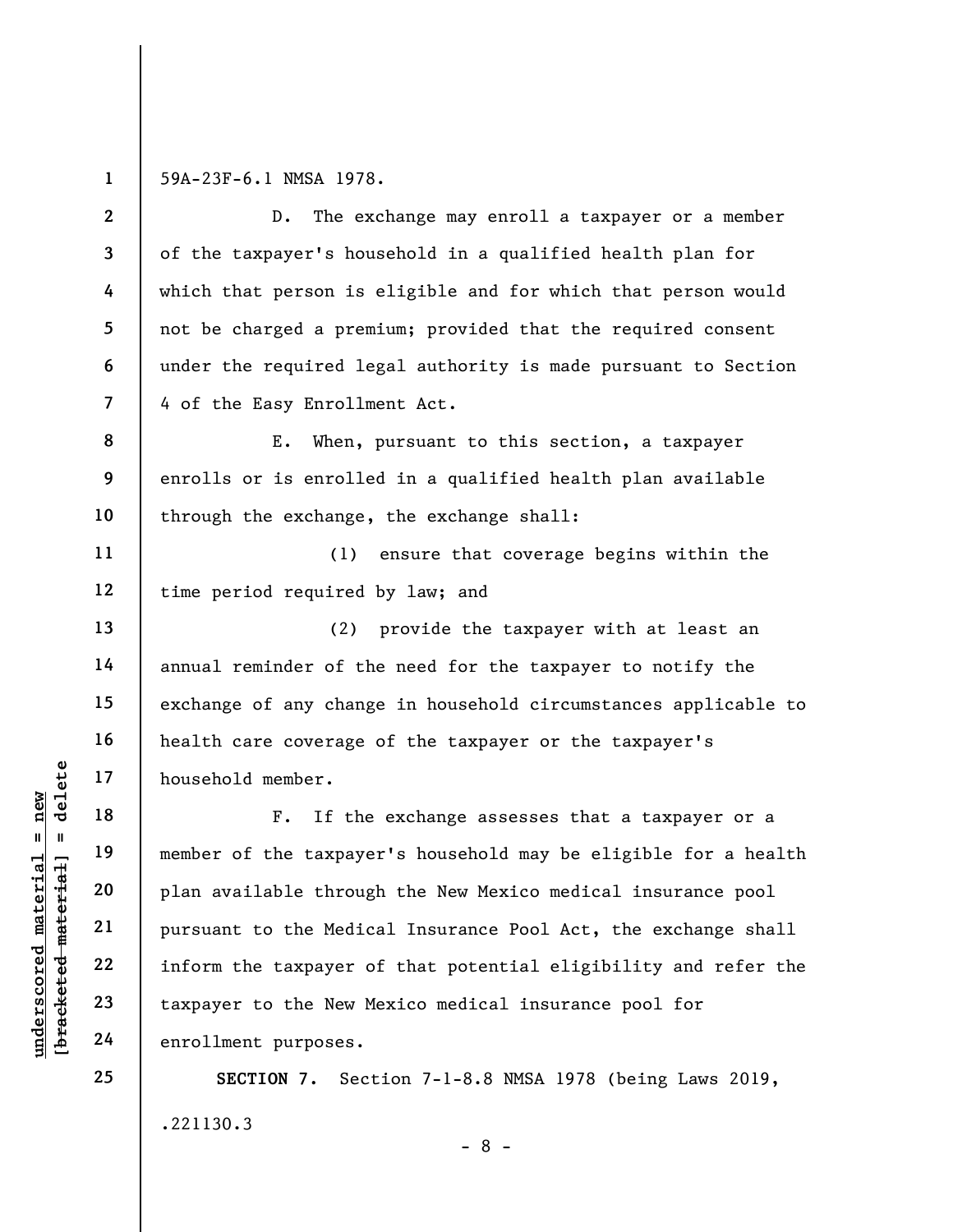understand to the set of the set of the set of the set of the set of the set of the set of the set of the set of the set of the set of the set of the set of the set of the set of the set of the set of the set of the set of 1 2 3 4 5 6 7 8 9 10 11 12 13 14 15 16 17 18 19 20 21 22 23 24 25 Chapter 87, Section 2, as amended) is amended to read: "7-1-8.8. INFORMATION THAT MAY BE REVEALED TO OTHER STATE AND LEGISLATIVE AGENCIES.--An employee of the department may reveal  $[t\Theta]$  confidential return information to the following agencies; provided that a person who receives the information on behalf of the agency shall be subject to the penalties in Section 7-1-76 NMSA 1978 if the person fails to maintain the confidentiality required: A. a committee of the legislature for a valid legislative purpose, return information concerning any tax or fee imposed pursuant to the Cigarette Tax Act; B. the attorney general, return information acquired pursuant to the Cigarette Tax Act for purposes of Section 6-4-13 NMSA 1978 and the master settlement agreement defined in Section 6-4-12 NMSA 1978; C. the commissioner of public lands, return information for use in auditing that pertains to rentals, royalties, fees and other payments due the state under land sale, land lease or other land use contracts; D. the secretary of human services or the secretary's delegate under a written agreement with the department: (1) the last known address with date of all names certified to the department as being absent parents of children receiving public financial assistance, but only for .221130.3

- 9 -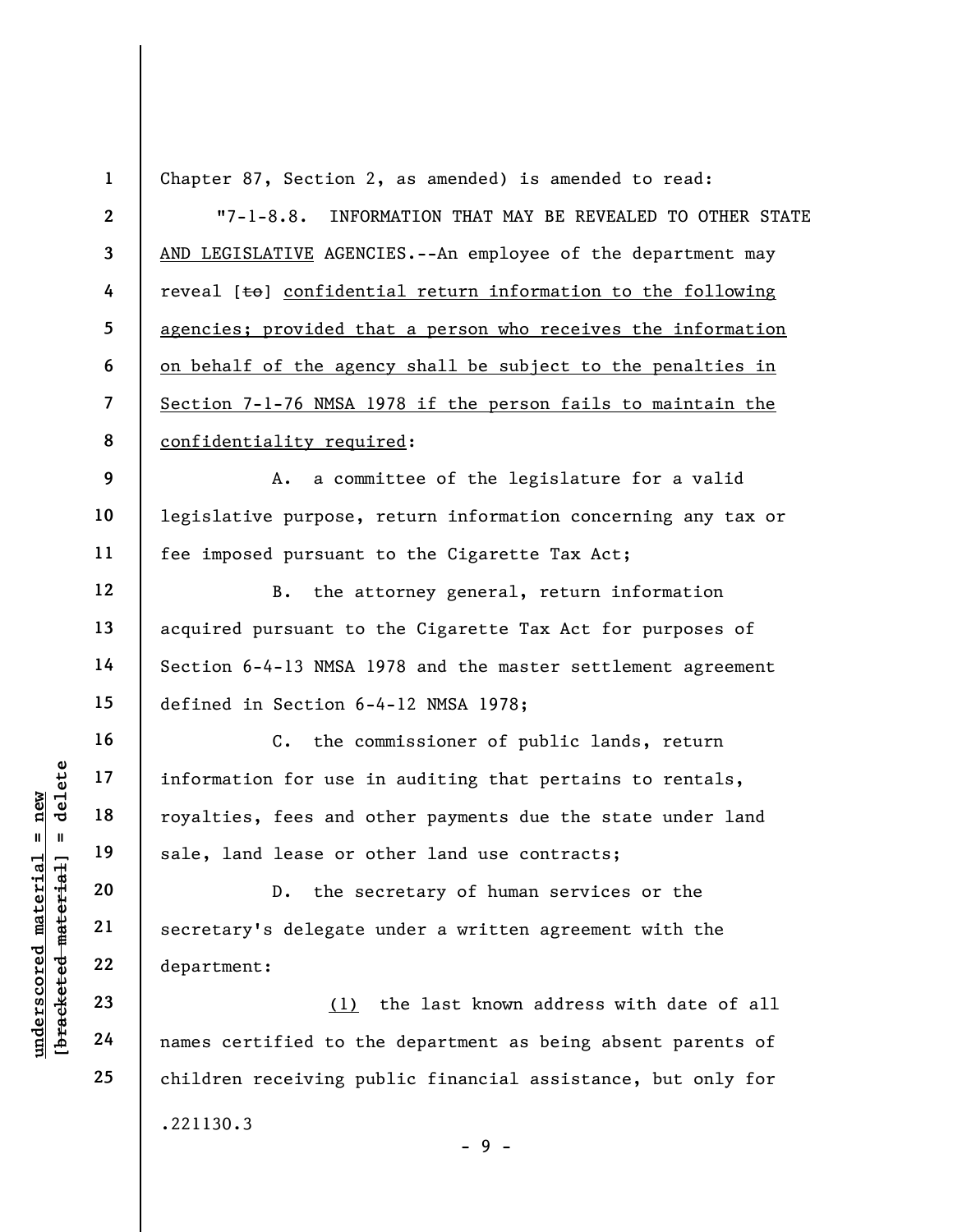|                                                           | $\mathbf{1}$             | the purpose of enforcing the support liability of the absent   |  |
|-----------------------------------------------------------|--------------------------|----------------------------------------------------------------|--|
|                                                           | $\boldsymbol{2}$         | parents by the child support enforcement division or any       |  |
|                                                           | 3                        | successor organizational unit;                                 |  |
|                                                           | 4                        | return information needed for reports<br>(2)                   |  |
|                                                           | 5                        | required to be made to the federal government concerning the   |  |
|                                                           | 6                        | use of federal funds for low-income working families;          |  |
|                                                           | $\overline{\mathcal{L}}$ | (3)<br>return information of low-income taxpayers              |  |
|                                                           | 8                        | for the limited purpose of outreach to those taxpayers;        |  |
|                                                           | 9                        | provided that the human services department shall pay the      |  |
|                                                           | 10                       | department for expenses incurred by the department to derive   |  |
|                                                           | 11                       | the information requested by the human services department if  |  |
|                                                           | 12                       | the information requested is not readily available in reports  |  |
|                                                           | 13                       | for which the department's information systems are programmed; |  |
|                                                           | 14                       | return information required to administer<br>(4)               |  |
|                                                           | 15                       | the Health Care Quality Surcharge Act; and                     |  |
|                                                           | 16                       | return information in accordance with the<br>(5)               |  |
| delete                                                    | 17                       | provisions of the Easy Enrollment Act;                         |  |
| new                                                       | 18                       | the department of information technology, by<br>Ε.             |  |
| Ш<br>$\mathbf{u}$                                         | 19                       | electronic media, a database updated quarterly that contains   |  |
| underscored material<br>[ <del>bracketed material</del> ] | 20                       | the names, addresses, county of address and taxpayer           |  |
|                                                           | 21                       | identification numbers of New Mexico personal income tax       |  |
|                                                           | 22                       | filers, but only for the purpose of producing the random jury  |  |
|                                                           | 23                       | list for the selection of petit or grand jurors for the state  |  |
|                                                           | 24                       | courts pursuant to Section 38-5-3 NMSA 1978;                   |  |
|                                                           | 25                       | the state courts, the random jury lists produced<br>$F$ .      |  |
|                                                           |                          | .221130.3                                                      |  |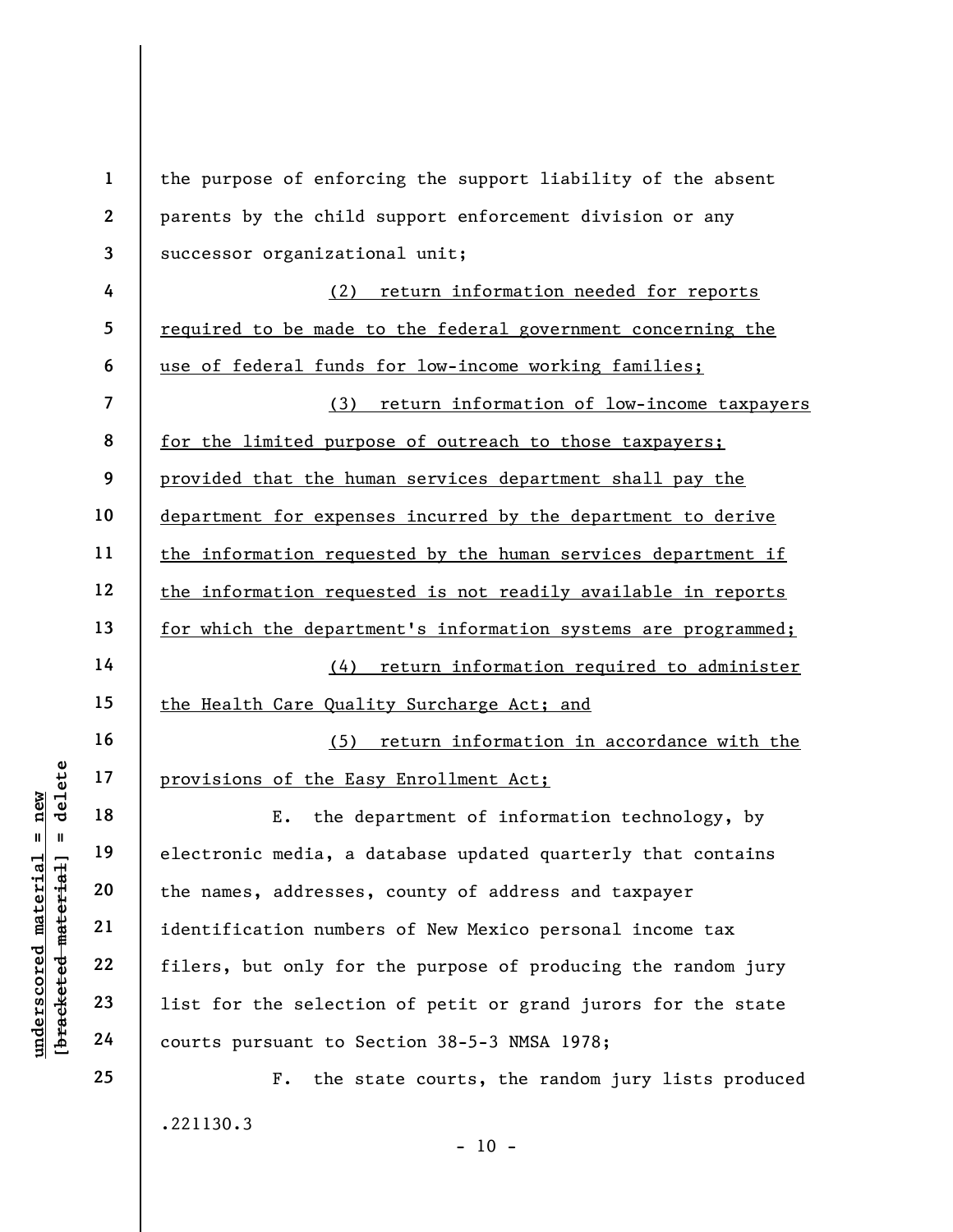1 2 by the department of information technology under Subsection E of this section;

3 4 5 6 7 G. the director of the New Mexico department of agriculture or the director's authorized representative, upon request of the director or representative, the names and addresses of all gasoline or special fuel distributors, wholesalers and retailers;

8 9 10 11 H. the public regulation commission, return information with respect to the Corporate Income and Franchise Tax Act required to enable the commission to carry out its duties;

I. the state racing commission, return information with respect to the state, municipal and county gross receipts taxes paid by racetracks;

J. the gaming control board, tax returns of license applicants and their affiliates as provided in Subsection E of Section 60-2E-14 NMSA 1978;

understand material section 60-2E-14 NMSA<br>
understand material material material material administration or to<br>
exceed the section of this purpose, ret<br>
deleted material identification of tax<br>
identification of tax<br>
in pay K. the director of the workers' compensation administration or to the director's representatives authorized for this purpose, return information to facilitate the identification of taxpayers that are delinquent or noncompliant in payment of fees required by Section 52-1-9.1 or 52-5-19 NMSA 1978;

L. the secretary of workforce solutions or the secretary's delegate, return information for use in enforcement .221130.3 - 11 -

12

13

14

15

16

17

18

19

20

21

22

23

24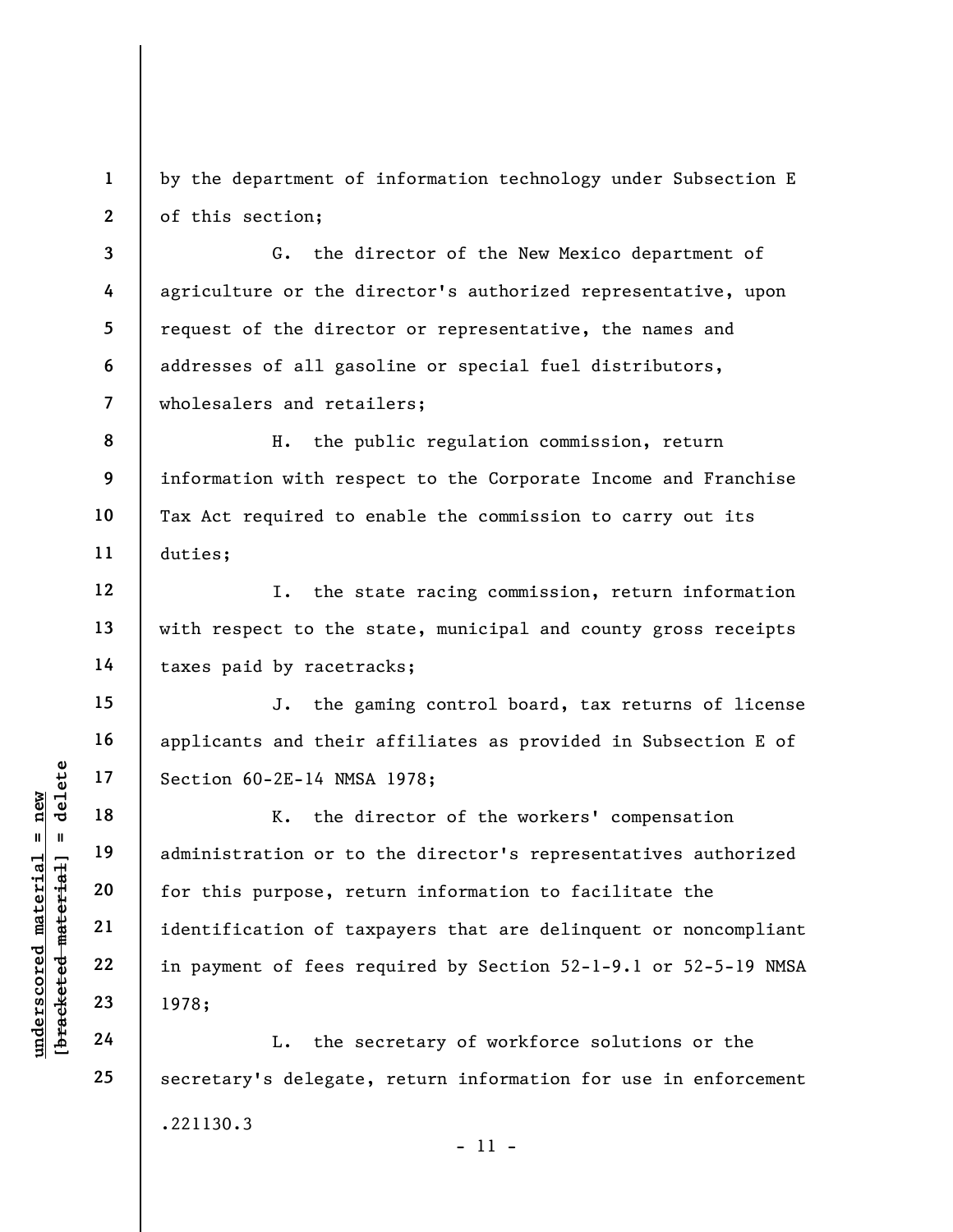of unemployment insurance collections pursuant to the terms of a written reciprocal agreement entered into by the department with the secretary of workforce solutions for exchange of information;

5 6 7 8 9 10 11 12 M. the New Mexico finance authority, information with respect to the amount of municipal and county gross receipts taxes collected by municipalities and counties pursuant to any local option municipal or county gross receipts taxes imposed, and information with respect to the amount of governmental gross receipts taxes paid by every agency, institution, instrumentality or political subdivision of the state pursuant to Section 7-9-4.3 NMSA 1978;

understand material subject to the penalt<br>
and the person fails to maint<br>
person fails to maint<br>
(1)<br>
required to be made t<br>
required to be made t<br>
(2)<br>
required to be made t<br>
required to be made t<br>
dependent<br>
22<br>
taxpayer [N. the secretary of human services or the secretary's delegate; provided that a person who receives the confidential return information on behalf of the human services department shall not reveal the information and shall be subject to the penalties in Section 7-1-76 NMSA 1978 if the person fails to maintain the confidentiality required: (1) that return information needed for reports required to be made to the federal government concerning the

use of federal funds for low-income working families;

(2) the names and addresses of low-income taxpayers for the limited purpose of outreach to those taxpayers; provided that the human services department shall pay the department for expenses incurred by the department to .221130.3

 $- 12 -$ 

1

2

3

4

13

14

15

16

17

18

19

20

21

22

23

24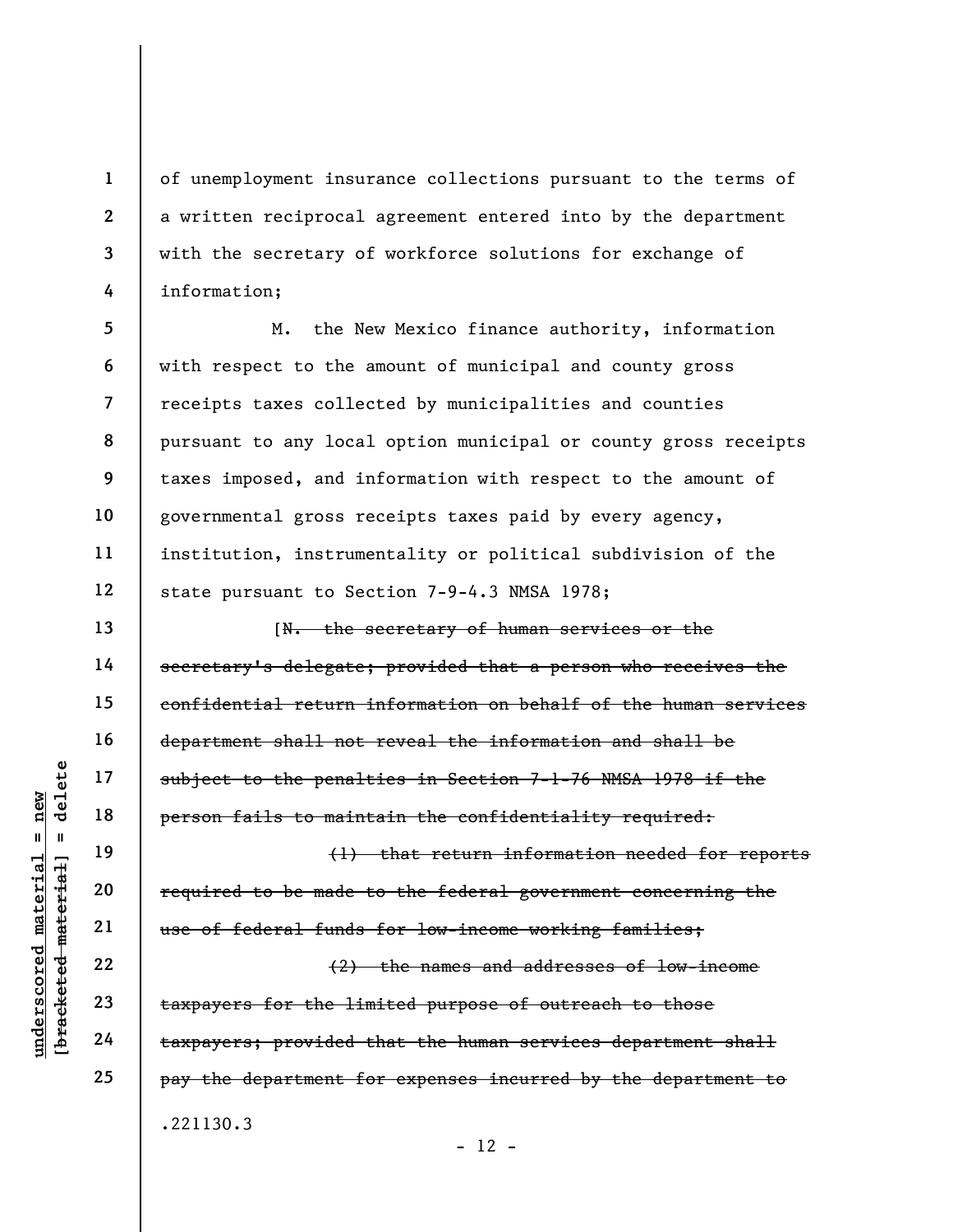underscore and the secretary's designee,<br>  $\begin{array}{c|c|c|c} \text{ucl } 17 & \text{secretary's designer}, \ \hline \text{ucl } 19 & \text{ucl } 19 & \text{t. } \ \text{ucl } 10 & \text{secretary's designer}, \ \end{array}$ <br>
and the secretary's designee,<br>  $\begin{array}{c|c} \text{ucl } 21 & \text{bistance Tax Act}; \ \end{array}$ <br>  $\begin{array}{|c|c|c|c|c|}\hline$ 1 2 3 4 5 6 7 8 9 10 11 12 13 14 15 16 17 18 19 20 21 22 23 24 25 derive the information requested by the human services department if the information requested is not readily available in reports for which the department's information systems are programmed; and (3) return information required to administer the Health Care Quality Surcharge Act;  $\theta$ . N. the superintendent of insurance, return information with respect to the premium tax and the health insurance premium surtax;  $[P_{\tau}]$  0. the secretary of finance and administration or the secretary's designee, return information concerning a credit pursuant to the Film Production Tax Credit Act;  $[Q_{\tau}]$  P. the secretary of economic development or the secretary's designee, return information concerning a credit pursuant to the Film Production Tax Credit Act;  $[R-]$  Q. the secretary of public safety or the secretary's designee, return information concerning the Weight Distance Tax Act;  $[**S**$ . In the secretary of transportation or the secretary's designee, return information concerning the Weight Distance Tax Act;  $[T<sub>1</sub>]$  S. the secretary of energy, minerals and natural resources or the secretary's designee, return information concerning tax credits or deductions for which eligibility is certified or otherwise determined by the .221130.3  $- 13 -$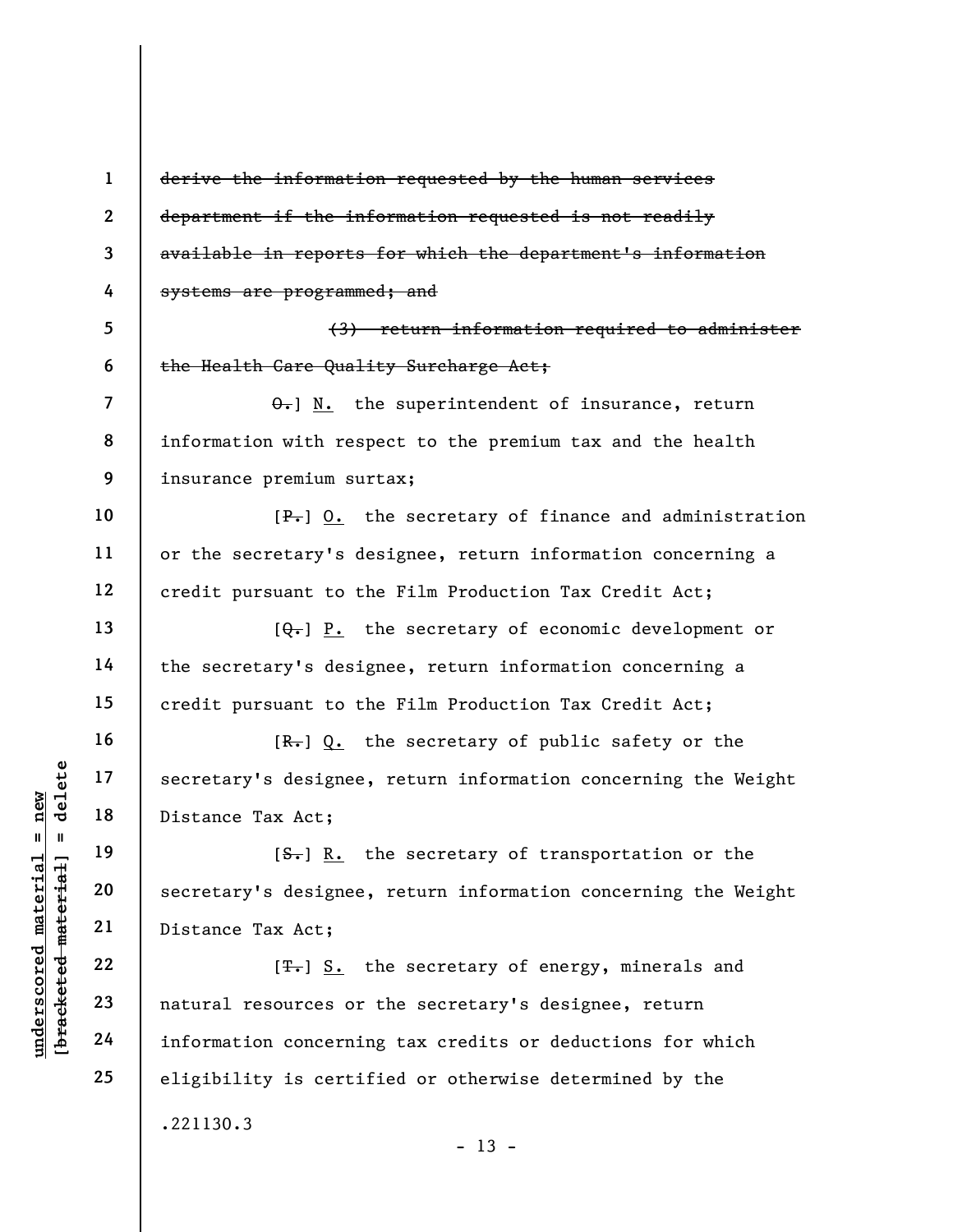1 secretary or the secretary's designee; and

 $[\overline{\mathbf{U}_{\bullet}}]$  T. the secretary of environment or the secretary's designee, return information concerning tax credits for which eligibility is certified or otherwise determined by the secretary or the secretary's designee."

SECTION 8. Section 7-1-8.10 NMSA 1978 (being Laws 2009, Chapter 243, Section 12) is amended to read:

"7-1-8.10. INFORMATION THAT MAY BE REVEALED TO PRIVATE PERSONS OTHER THAN THE TAXPAYER.--An employee of the department may reveal to:

A. a transferee, assignee, buyer or lessor of a liquor license, the amount and basis of an unpaid assessment of tax for which the transferor, assignor, seller or lessee is liable;

B. a purchaser of a business as provided in Sections 7-1-61 through 7-1-63 NMSA 1978, the amount and basis of an unpaid assessment of tax for which the purchaser's seller is liable;

understand material material of an unpaid assessment<br>
is liable;<br>
is liable;<br>
C. a rack<br>
or supplier, the iden<br>
blender, supplier or<br>
reported on returns reported on returns reported on returns reported on returns reported C. a rack operator, importer, blender, distributor or supplier, the identity of a rack operator, importer, blender, supplier or distributor and the number of gallons reported on returns required under the Gasoline Tax Act, Special Fuels Supplier Tax Act or Alternative Fuel Tax Act, but only when it is necessary to enable the department to carry out its duties under the Gasoline Tax Act, the Special Fuels .221130.3

 $- 14 -$ 

2

3

4

5

6

7

8

9

10

11

12

13

14

15

16

17

18

19

20

21

22

23

24